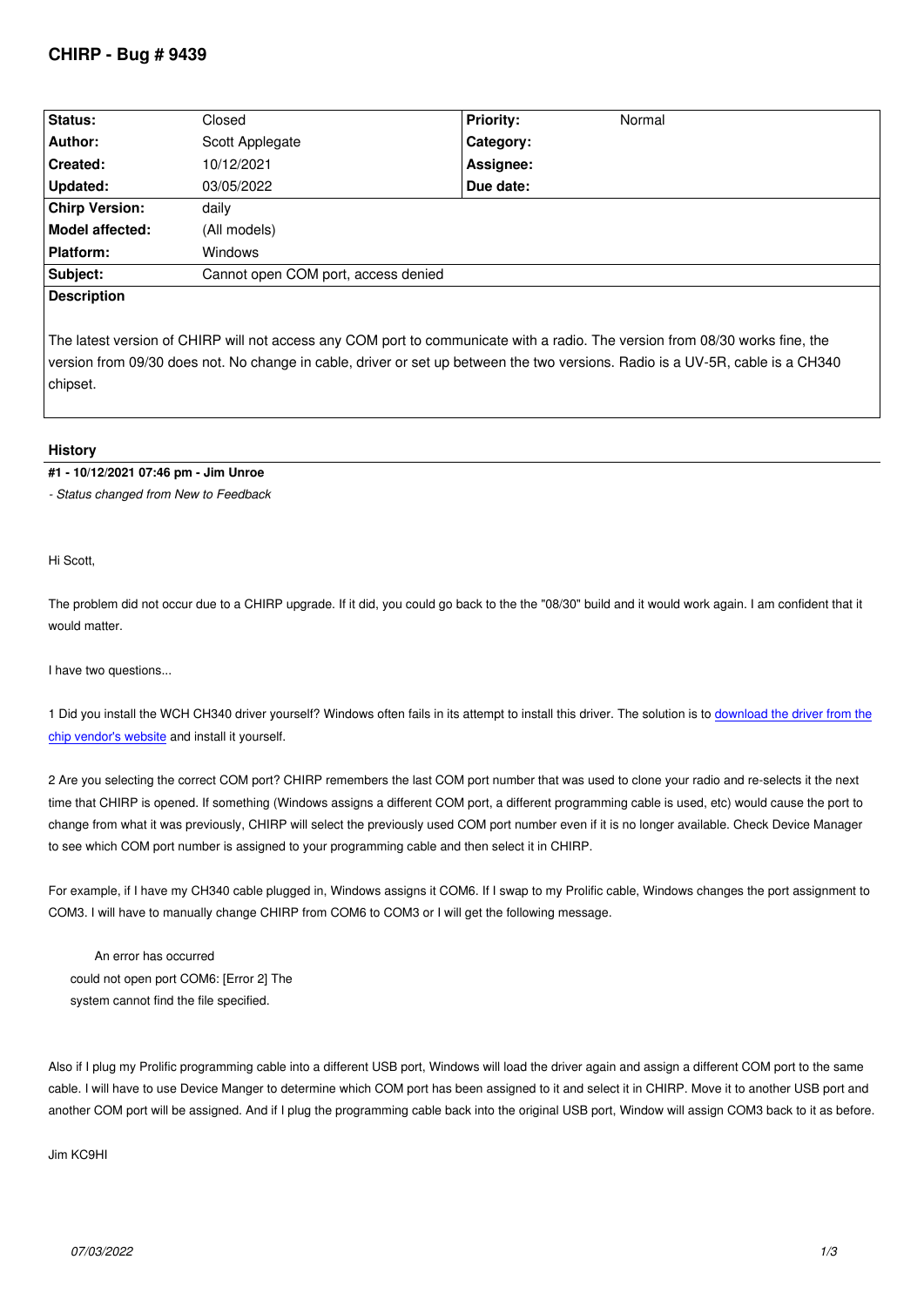# **#2 - 10/12/2021 08:12 pm - Scott Applegate**

*Jim,*

*That is exactly what I did, first I tried reinstalling the current version with no change, then I uninstalled it and installed the 08/30 build which works without issue. I did try removing the auto-installed drivers and installing the ones from that link, again with no change. I am selecting the correct COM port, confirmed with device manager. I also tried different USB ports (and resulting different COM port numbers).*

*This leads me to believe that the issue lies with the newer CHIRP build, rather than a local configuration issue. I also verified this on another machine as well, the latest build has the same issue while the older one works fine. I have also previously used CHIRP about a month and a half ago, and a year or so ago with correspondingly dated builds, again with no issues until the latest (09/30) build.*

*Both machines are Windows 10, and I did try running CHIRP as admin as well with no change.*

## **#3 - 10/12/2021 08:34 pm - Jim Unroe**

*If it was a CHIRP issue, many people would be having the same issue for the last couple of weeks. So far it is only you.*

*But just the same I stuck in my CH340 chip based programming cable (I typically use a Prolific chip based programming cable) to make sure. It works fine here with CHIRP 20210930, Windows 10 Pro and CH340 programming cable.*

*Jim KC9HI*

#### **#4 - 10/13/2021 07:22 am - Scott Applegate**

*I'll just chalk it up to some unknowable bug/interaction/config issue then, and stick to the version that works :) I don't have or plan to get any new radios, so the older version is fine anyhow.*

*Thanks for taking a look at this, I apologize for the waste of time!*

## **#5 - 10/13/2021 10:37 am - Jim Unroe**

*Scott Applegate wrote:*

*I'll just chalk it up to some unknowable bug/interaction/config issue then, and stick to the version that works :) I don't have or plan to get any new radios, so the older version is fine anyhow.*

*Thanks for taking a look at this, I apologize for the waste of time!*

*Did you happen to attempt the 09/30 installation while CHIRP was still running. The installation can update the files that are actively in use and you would have some files updated while others remain at the previous level. Dropping back to the previous version would put them all back to the same version again.*

*Make sure CHIRP isn't running. Reboot if you have to in order to make sure. Then right-click the latest CHIRP installer and choose "Run as administrator" to perform the upgrade.*

*Jim KC9HI*